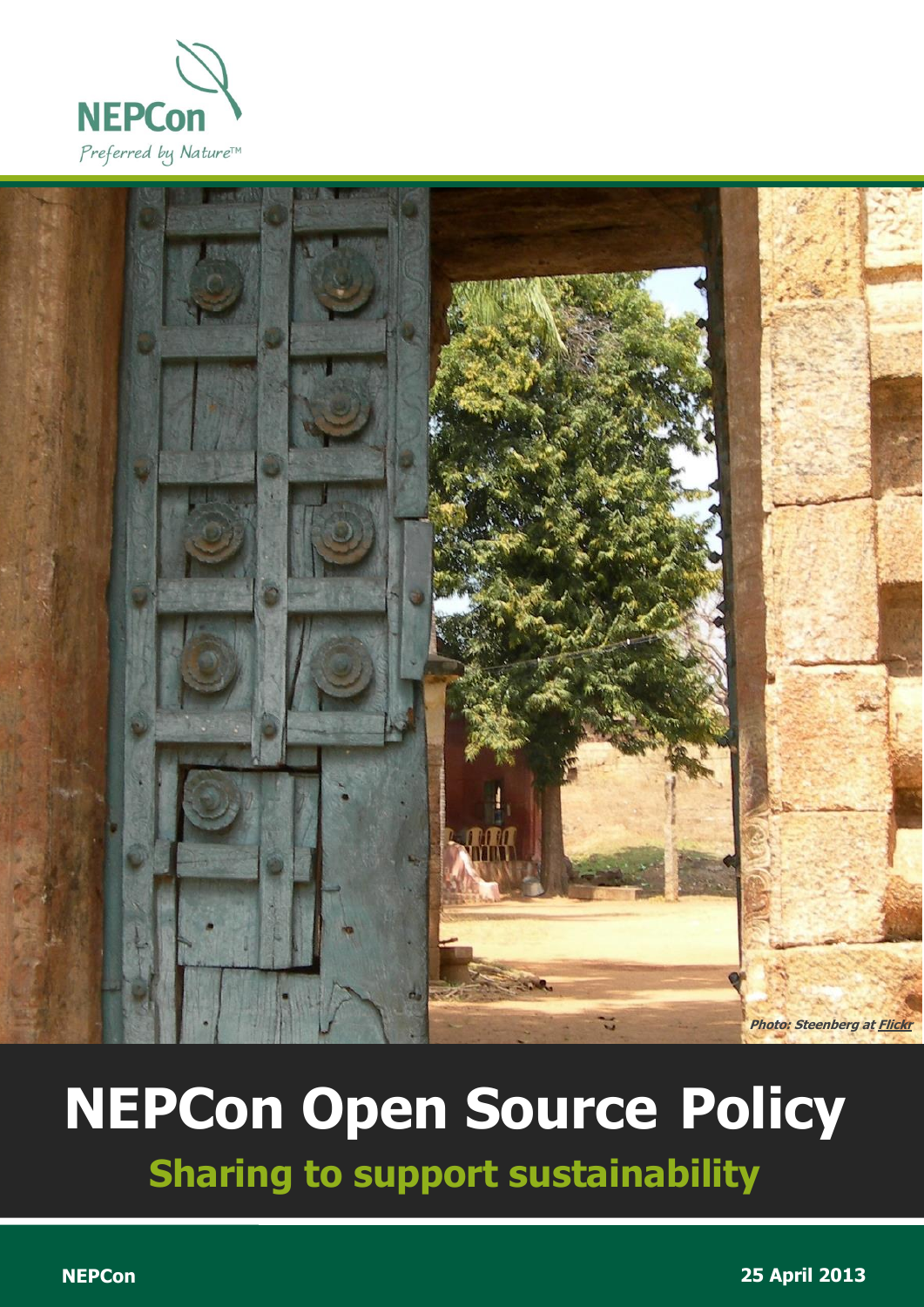

### **Contents**

"We wish our fellow stakeholders of this planet all the best on their journey towards sustainability. By sharing our materials, we hope to support others in their efforts to develop and implement sustainable solutions"

#### **Peter Feilberg, NEPCon Executive Director**

#### **Sharing to support sustainability**

NEPCon is a non-profit organisation committed to sharing what we develop whenever this may serve to advance sustainability.

We have adopted an "open source" approach to make our materials available in the public domain, to foster responsible business and consumer behaviour, enhance transparency and support the work of organisations sharing our mission.

**Our vision:** A world where human choices ensure a sustainable future.

**Our mission:** To build commitment and capacity for mainstreaming sustainability.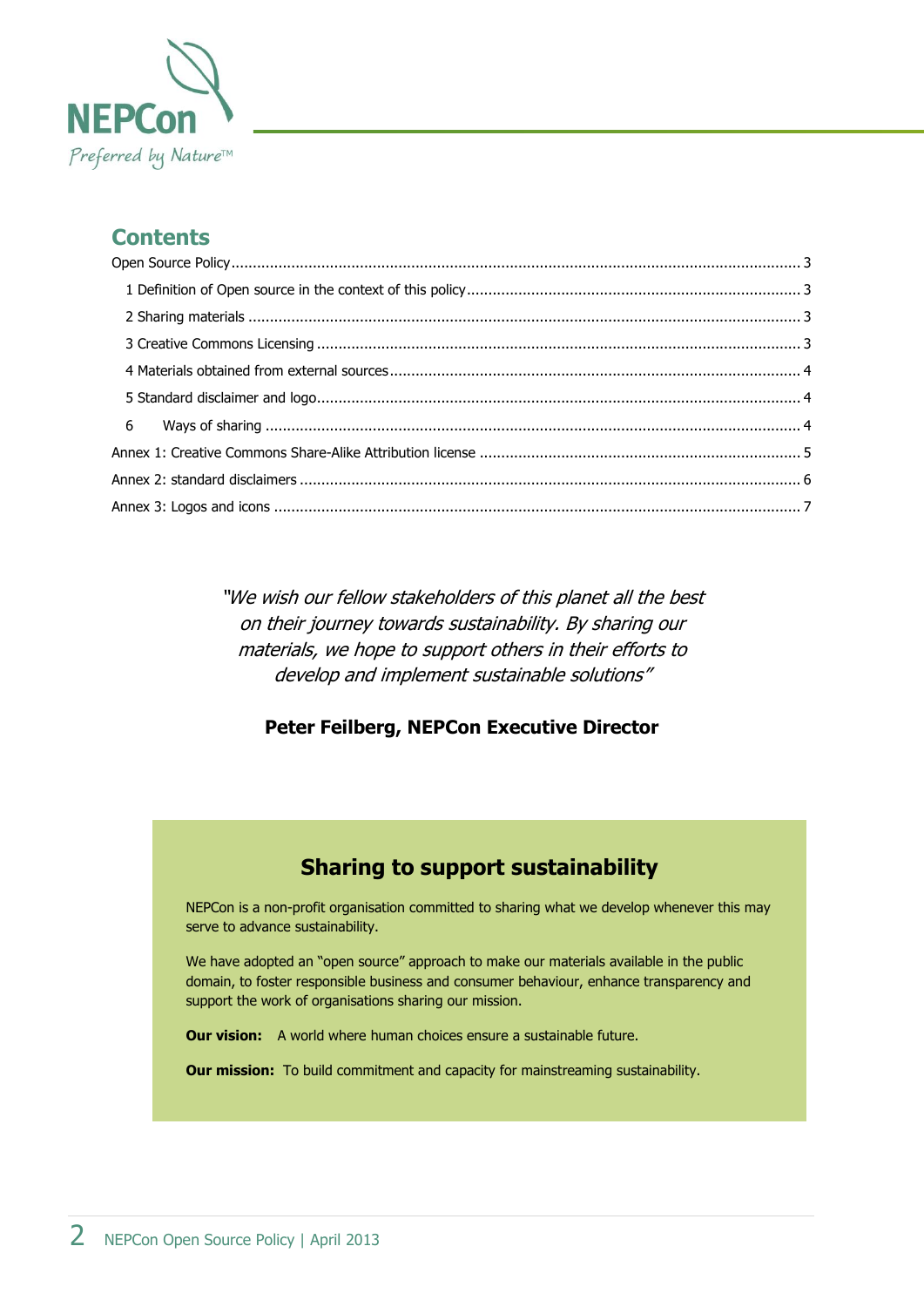## <span id="page-2-0"></span>**Open Source Policy**

#### <span id="page-2-1"></span>**1 What we mean by "open source"**

Throughout this policy, "open source" is used to describe NEPCon's approach towards sharing our work in the public domain. The term is used to describe our willingness to share materials that are owned or developed by us whenever their wider distribution may serve our mission.

#### <span id="page-2-2"></span>**2 Sharing materials**

- 2.1 All materials developed and fully owned by NEPCon shall be shared in the public domain if this is deemed to support NEPCon's mission.
- 2.2 The management of NEPCon decides whether a material is likely to support NEPCon's mission.
- 2.3 NEPCon may exempt materials from this policy for the following reasons:
	- o There is no clear benefit to supporting our mission by sharing the material.
	- $\circ$  The material contains confidential material belonging partly or wholly to a third-party.
	- $\circ$  There is risk of confusion or misuse due to inclusion of copyright material obtained from thirdparties; for example where large amount of such material is intermingled with or not easily distinguishable from NEPCon's own material.
	- $\circ$  The material is prepared in collaboration with partners who do not agree to share it in the public domain on the terms and conditions set out in this policy.

#### <span id="page-2-3"></span>**3 Creative Commons Licensing**

- 3.1 NEPCon shall apply the [Creative Commons Attribution](http://creativecommons.org/licenses/by/3.0/) Share-Alike 4.0 International license<sup>1</sup> (see Annex 1, 2 and 3) to all our work shared in the public domain, except for material which is exempt as outlined in sections 2 or 4 of this policy. This license permits all stakeholders to distribute, remix, tweak, and build upon NEPCon's work, provided that NEPCon is credited and new creations are licensed under identical terms. All new works based on NEPCon's original work will thus carry the same license.
- <span id="page-2-4"></span>3.3 NEPCon may waive the attribution requirement on a case-by-case basis or for specific materials.

-

 $1$  Find comprehensive information about the Creative Commons licensing system including this copyright license at [www.creativecommons.org](http://www.creativecommons.org/)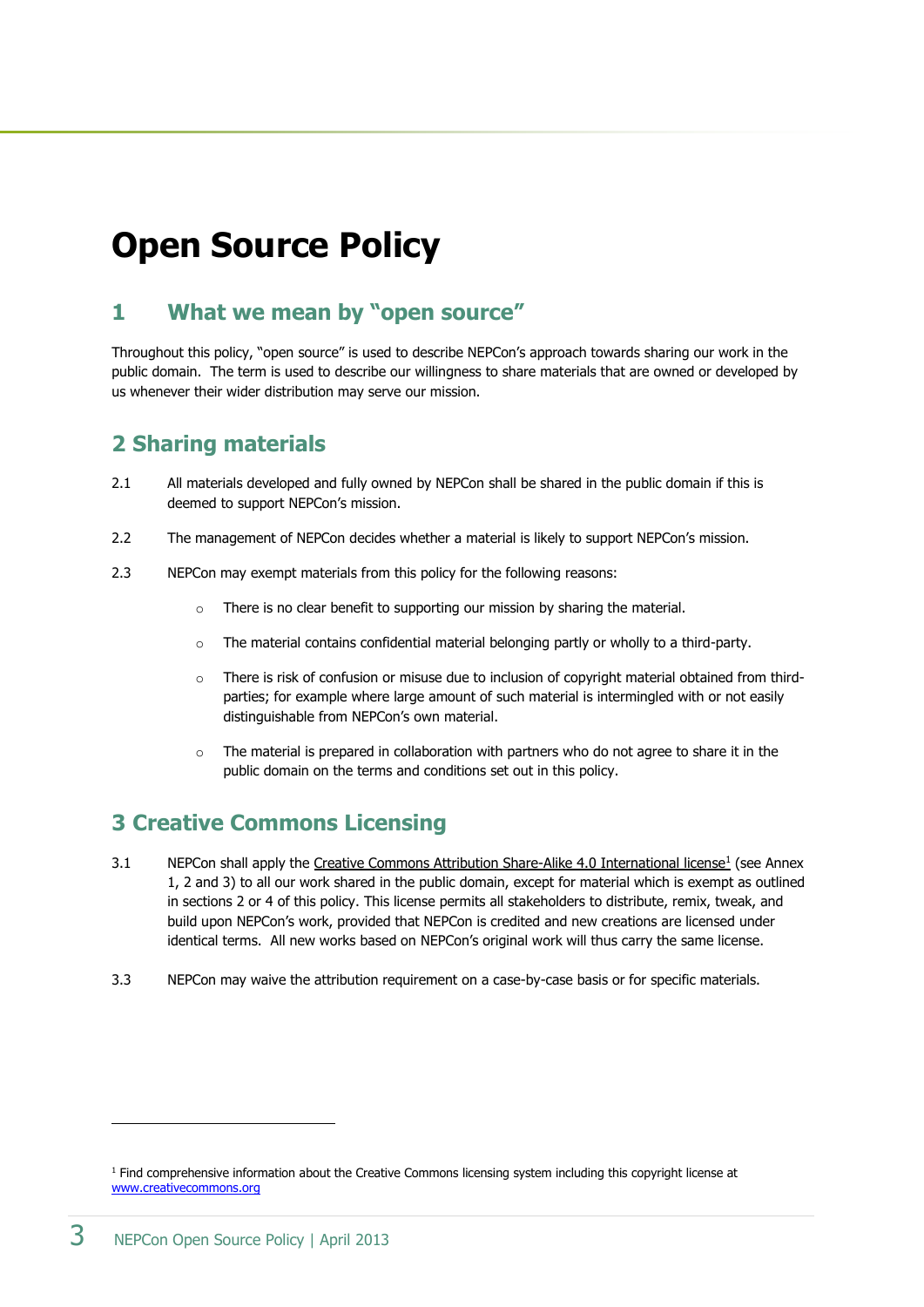

#### **4 Materials obtained from external sources**

4.1 Any license rights or copyrights that may apply to pictures or other materials purchased or received by NEPCon from external sources shall be fully respected. Any material obtained from a third-party, where NEPCon's creative commons license does not apply e.g. by agreement with the creator, shall be clearly identified and excluded from the Creative Commons permissions granted for NEPCon's own part of the work.

#### <span id="page-3-0"></span>**5 Standard disclaimer and logo**

- 5.1 All NEPCon materials and publications licensed under a Creative Commons license shall carry one of the disclaimers listed in Annex 2. The usage of logos shown in Annex 3 is optional.
- 5.2 One of the logos included in Annex 2 shall be included with the disclaimer. The amount of text necessary to explain the scope of the license conditions depends on the chosen logo.

#### <span id="page-3-1"></span>**6 Ways of sharing**

- 6.1 NEPCon will at minimum take the following actions to make our policy known to stakeholders:
	- o Publish this policy on our website.
	- $\circ$  Include a text disclaimer in our materials covered by Creative Commons licensing, explaining the scope of the license that applies to any work made available in the public domain (Annex 2).
	- o Use the Creative Commons Share-Alike Attribution license logo on our website and other materials to which the license applies, unless there are graphic, layout or space constraints (Annex 3).
- 6.2 As and when resources allow it, NEPCon will actively share its materials as well as pictures on suitable online platforms. See Annex 4 for a non-exhaustive list of such platforms.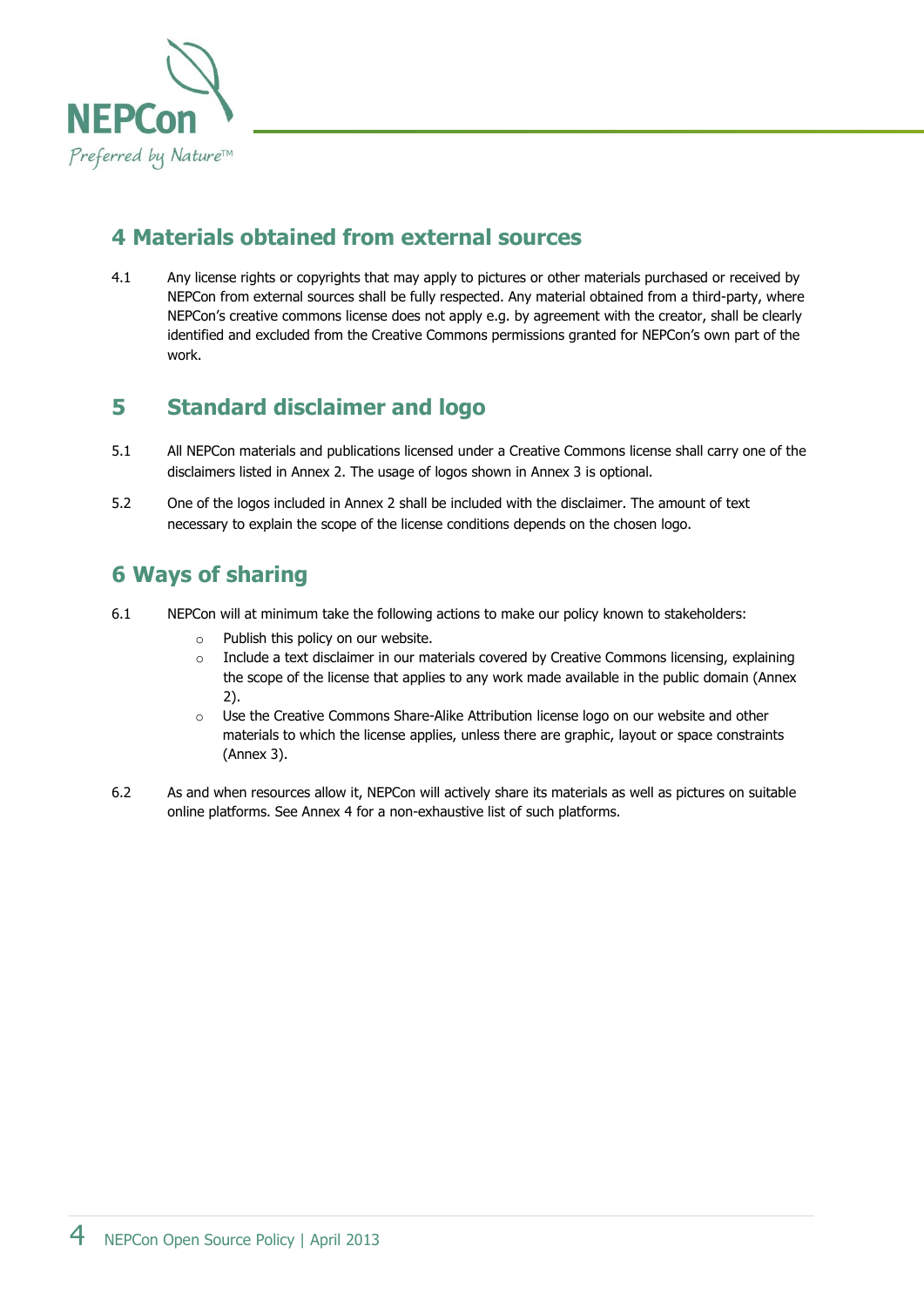#### <span id="page-4-0"></span>**Annex 1 Creative Commons Share-Alike Attribution license**

Below is a summary of the legal code valid for this license, as provided by Creative Commons. This is a screenshot from <http://creativecommons.org/licenses/by-sa/4.0/> providing information about this particular license and a link to the full license text.

| <b><i></i></b> ⊙creative commons                                                                                                                                                                                                                         |
|----------------------------------------------------------------------------------------------------------------------------------------------------------------------------------------------------------------------------------------------------------|
| Attribution-ShareAlike 4.0 International (CC BY-SA 4.0)                                                                                                                                                                                                  |
| This is a human-readable summary of (and not a substitute for) the license.<br><b>Disclaimer</b>                                                                                                                                                         |
| You are free to:                                                                                                                                                                                                                                         |
| Share - copy and redistribute the material in any medium or format<br>Adapt - remix, transform, and build upon the material<br>for any purpose, even commercially.<br>The licensor cannot revoke these freedoms as long as you follow the license terms. |
| Under the following terms:                                                                                                                                                                                                                               |
| Attribution - You must give appropriate credit, provide a link to the license, and<br>indicate if changes were made. You may do so in any reasonable manner, but not<br>in any way that suggests the licensor endorses you or your use.                  |
| ShareAlike - If you remix, transform, or build upon the material, you must distribute<br>your contributions under the same license as the original.                                                                                                      |
| No additional restrictions - You may not apply legal terms or technological measures that legally restrict<br>others from doing anything the license permits.                                                                                            |
| Notices:                                                                                                                                                                                                                                                 |
| You do not have to comply with the license for elements of the material in the public domain or<br>where your use is permitted by an applicable exception or limitation.                                                                                 |
| No warranties are given. The license may not give you all of the permissions necessary for your<br>intended use. For example, other rights such as publicity, privacy, or moral rights may limit<br>how you use the material.                            |
|                                                                                                                                                                                                                                                          |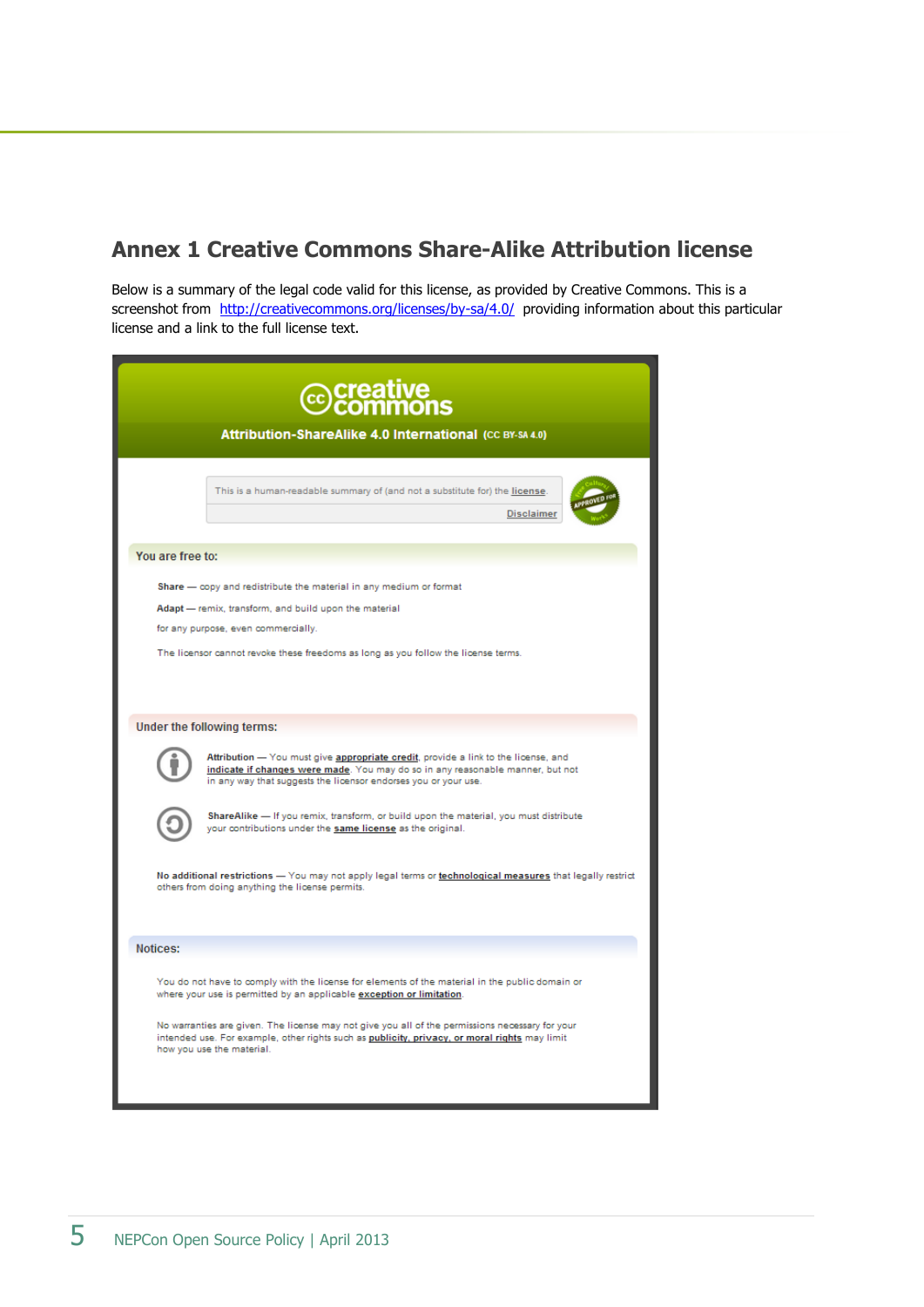

#### <span id="page-5-0"></span>**Annex 2 Standard disclaimers**

NEPCon materials that are published under the Creative Commons License Share-Alike 3.0 Unported License shall be accompanied by one of the following disclaimers. It is recommended to add one of the logos shown in Annex 3 to the disclaimer.

#### **Disclaimer 1**

This disclaimer is useful for longer documents, such as certification standards and guidance documents. It can also be added to online platforms where we share our pictures.

NEPCon has adopted an "open source" policy to share what we develop whenever this may contribute to advancing sustainability. This work is published under the [Creative Commons Attribution](http://creativecommons.org/licenses/by-sa/4.0/) Share-Alike 4.0 [International](http://creativecommons.org/licenses/by-sa/4.0/) license. Permission is hereby granted, free of charge, to any person obtaining a copy of this document, to deal in the document without restriction, including without limitation the rights to use, copy, modify, merge, publish, and/or distribute copies of the document, subject to the following conditions:

- You must credit NEPCon and include a visible link to our website [www.nepcon.net](http://www.nepcon.net/)
- You must share the work on similar terms by copying the permissions above and referencing the license conditions or linking to http://creativecommons.org/licenses/by-sa/4.0/.

We would appreciate receiving a copy of any modified version.

#### **Disclaimer 2**

This disclaimer is useful for materials with limited space.

NEPCon is committed to sharing what we develop if this can contribute to advance sustainability. This work is published under the [Creative Commons Attribution Share-Alike 4.0 International](http://creativecommons.org/licenses/by-sa/4.0/) license. You may freely copy, share, merge, publish and distribute copies, providing you credit NEPCon and provide a visible link to [www.nepcon.net](http://www.nepcon.net/) and share the work on similar terms.

#### **Disclaimer 3**

Useful for materials with limited space. Logo no. 2 or 4 in Annex 3 should be added to this disclaimer to visualise what it refers to.

<span id="page-5-1"></span>[www.nepcon.net/opensource](http://www.nepcon.net/opensource)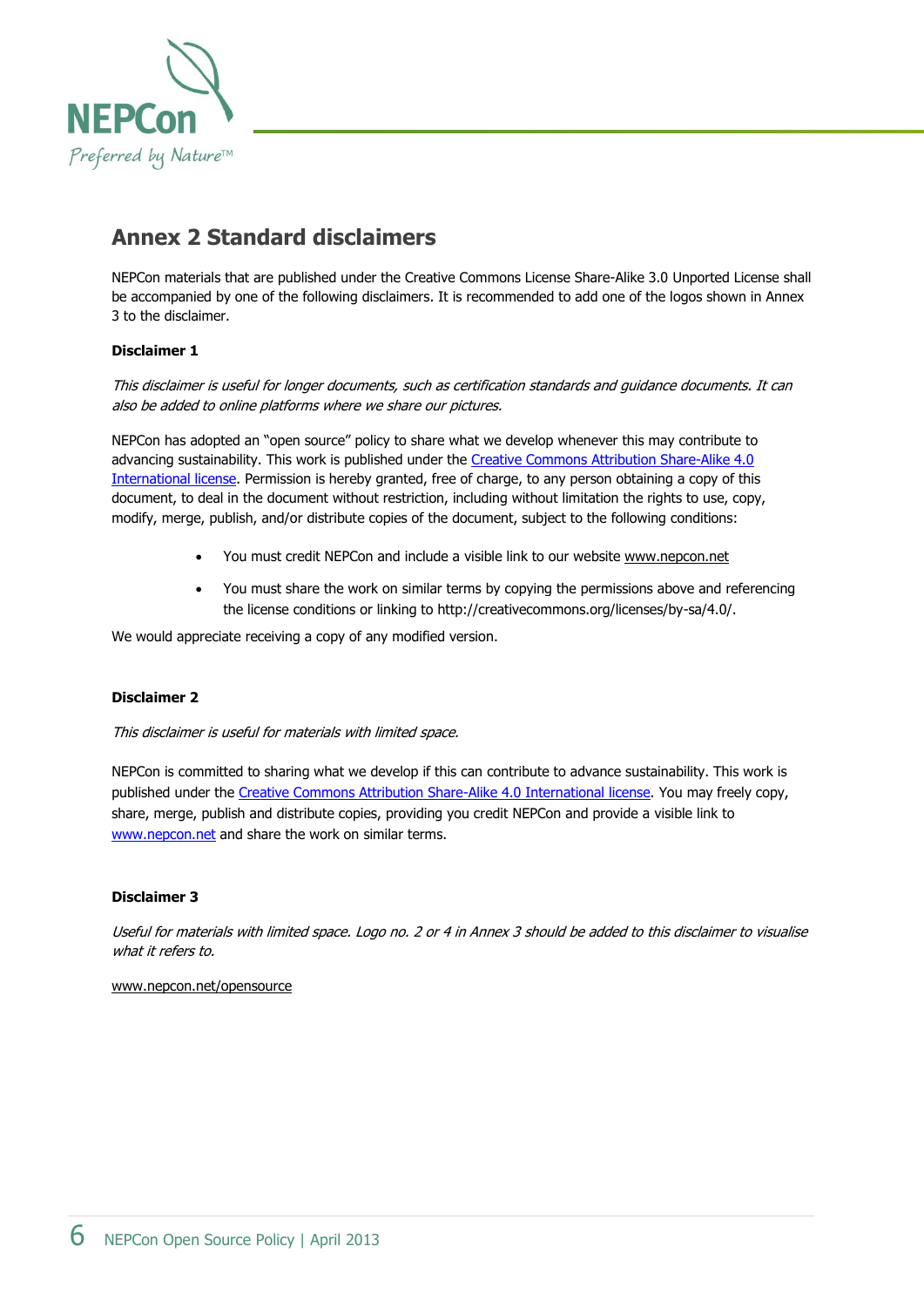#### **Annex 3 Logos and icons**

If logos are used to visualise the Creative Commons Share-Alike Attribution license applicable to a work by NEPCon, the following logos and icons may be applied:



**Simple Creative Commons logo**, showing that one of the CC licenses applies to the work. It is necessary to add or link to text describing the scope of permissions granted under the exact license.

**Simple Creative Commons icon**, showing that one of the Creative Commons licenses applies to the work. It is necessary to add or link to text describing the scope of permissions granted under the exact license.

**The Creative Commons Attribution Share-Alike logo**. Since the logo captures the licensing terms, text explaining the scope of permissions may be omitted, if a (hyper)link is provided to [www.creativecommons.org.](http://www.creativecommons.org/)

**The Creative Commons Attribution Share-Alike logo in compact form.** Since the logo captures the licensing terms, text explaining the scope of permissions may be omitted, if a (hyper)link is provided to [www.creativecommons.org.](http://www.creativecommons.org/)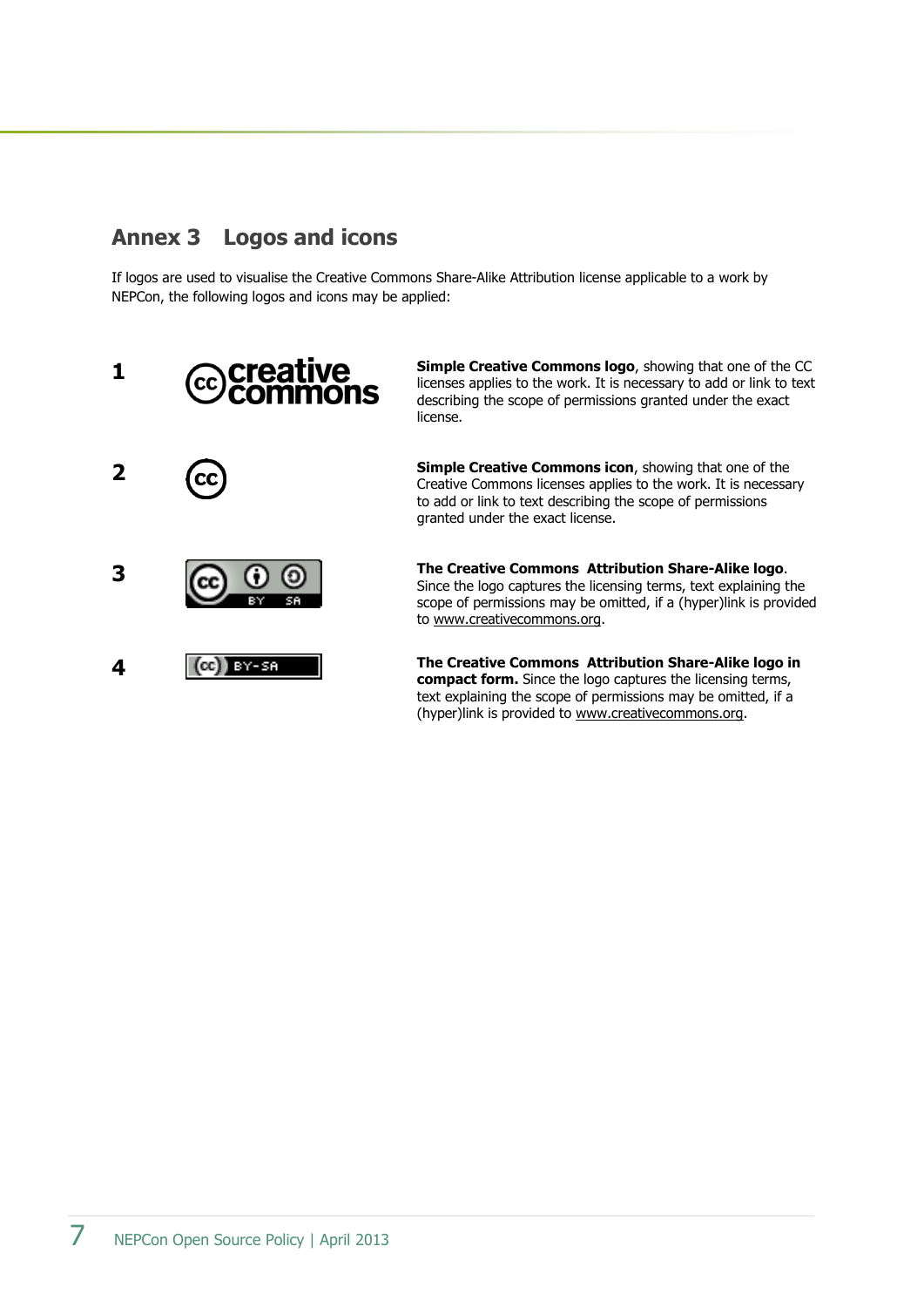

## **Annex 4 Sharing platforms**

Below are examples of online platforms that are suitable for sharing our work. These platforms enable easy sharing under the Creative Commons rules. To learn more, visit<http://wiki.creativecommons.org/Publish> which includes instructions for publishing on most of these platforms.

In addition to platforms where materials can be uploaded and shared directly, social media such as **Twitter, LinkedIn, Google+** and **Facebook** can be used in order to effectively disseminate information about and link to our publicly available materials.

| <b>Platform</b>                                    | Type of materials which can be shared                                 |
|----------------------------------------------------|-----------------------------------------------------------------------|
| <b>NFPCor</b><br>Preferred by Nature <sup>TM</sup> | NEPCon website: documents, pictures, PDFs, videos                     |
| Scribd.                                            | <b>Documents</b>                                                      |
|                                                    | SlideShare: slides, PDFs, documents                                   |
| ARCHIVE                                            | Internet Archive: audio, moving images, texts, and archived web pages |
|                                                    | WordPress: text in the form of blogs                                  |
|                                                    | Blogger: text in the form of blogs                                    |
| flickr                                             | Images                                                                |
|                                                    | Wikimedia Commons: Images and videos                                  |
| vımeo                                              | Videos                                                                |
|                                                    | Videos                                                                |